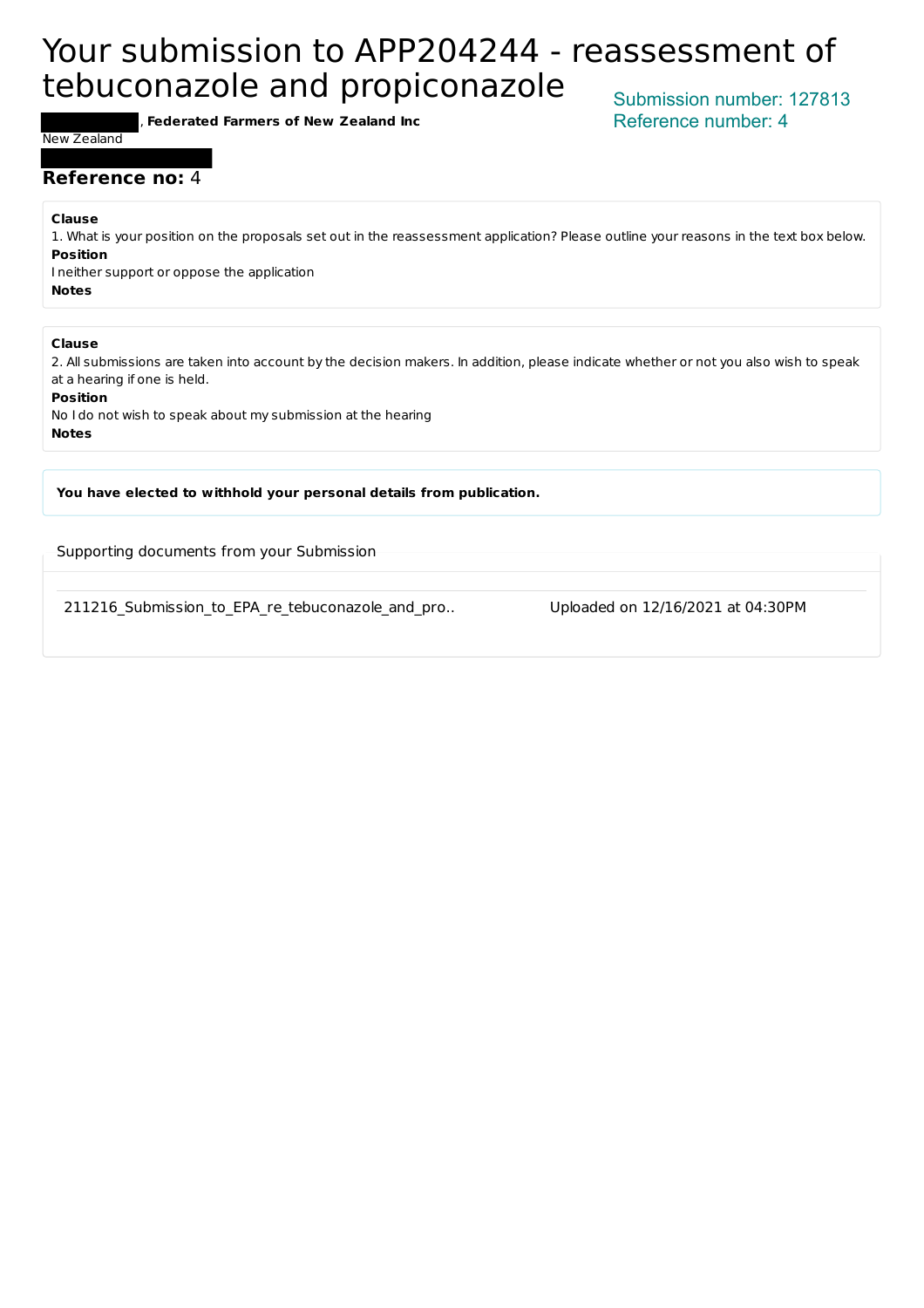

# Federated Farmers of New Zealand

# **Submission to Environmental Protection Authority regarding APP204244 – modified reassessment of tebuconazole and propiconazole**

16 December 2021



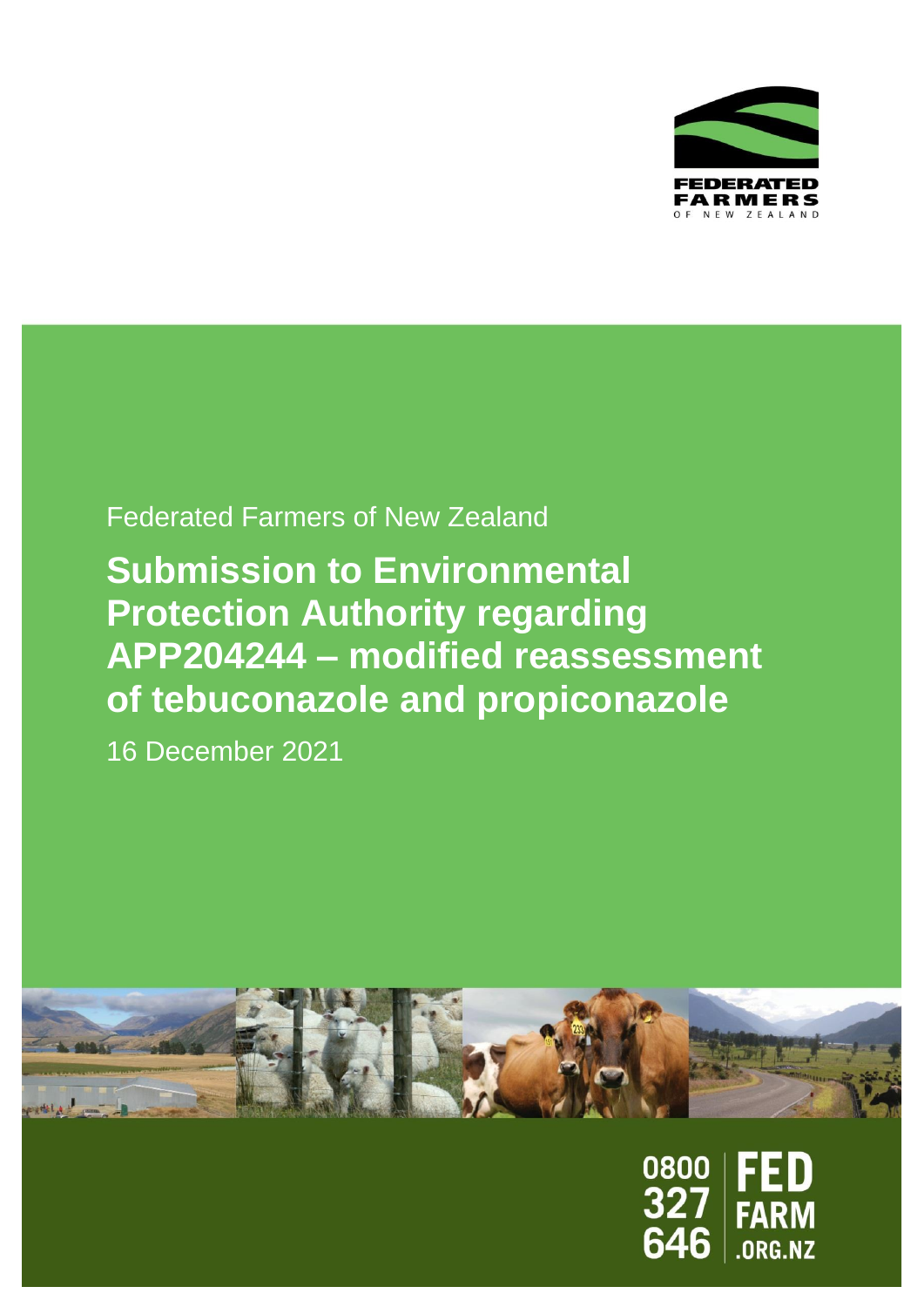#### **SUBMISSION TO ENVIRONMENTAL PROTECTION AUTHORITY REGARDING APP204244 – MODIFIED REASSESSMENT OF TEBUCONAZOLE AND PROPICONAZOLE**

**TO: Environmental Protection Agency** 

**DATE:** 16 December 2021

#### **ADDRESS FOR SERVICE**

| <b>Name</b> | <b>Position</b> | <b>Phone Number</b> | <b>Email Address</b> |
|-------------|-----------------|---------------------|----------------------|
|             |                 |                     | @fedfarm.org.nz      |
|             |                 |                     |                      |
|             |                 |                     |                      |

#### **OTHER CONTACTS**



Federated Farmers of NZ (Inc) Lambton Centre Level 4, 117 Lambton Quay PO Box 715 **WELLINGTON 6140**

#### **ABOUT FEDERATED FARMERS**

Federated Farmers of New Zealand is a membership organisation, which is mandated by its members to advocate on their behalf and ensure representation of their views. Federated Farmers does not collect a compulsory levy under the Commodity Levies Act and is funded from voluntary membership.

Federated Farmers represents rural and farming businesses throughout New Zealand. We have a long and proud history of representing the needs and interests of New Zealand's farmers.

Federated Farmers aims to empower farmers to excel in farming. Our key strategic outcomes include provision for an economic and social environment within which:

- Our members may operate their business in a fair and flexible commercial environment;
- Our members' families and their staff have access to services essential to the needs of a vibrant rural community; and
- Our members adopt responsible management and sustainable food production practices.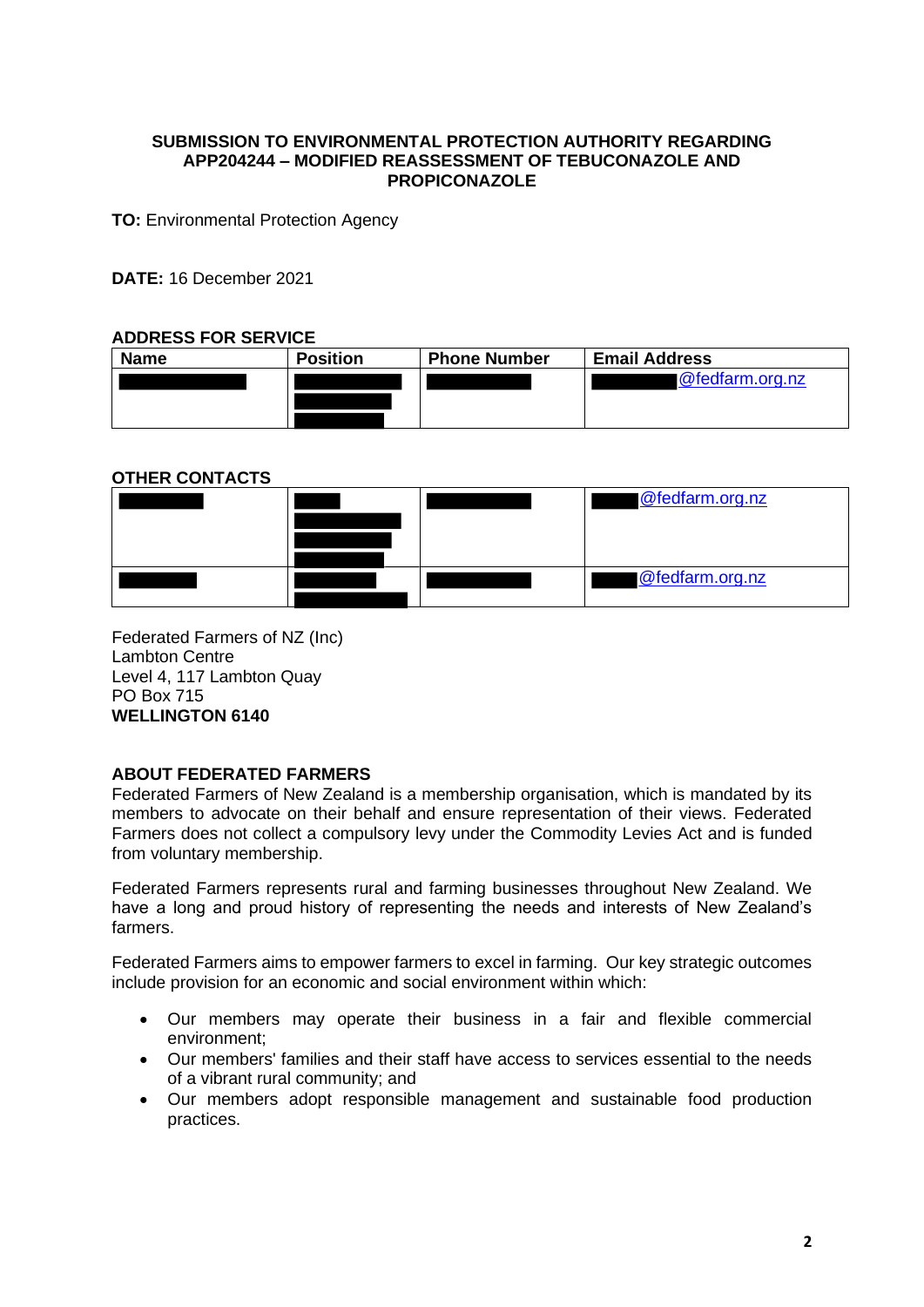#### **SUBMISSION TO ENVIRONMENTAL PROTECTION AUTHORITY REGARDING APP204244 – MODIFIED REASSESSMENT OF TEBUCONAZOLE AND PROPICONAZOLE**

### **1. INTRODUCTION**

- 1.1. Federated Farmers of New Zealand (**Federated Farmers**) welcomes the opportunity to make this submission to the Environmental Protection Authority (**EPA**) regarding APP204244 – modified reassessment of tebuconazole and propiconazole (the **application**).
- 1.2. Federated Farmers represents the interests of the arable sector who are world-leading producers of cereal crops (barley, wheat, oat, rye, corn, triticale), along with grass seeds (including, but not limited to, ryegrass) for the purposes of multiplication and supplying the pastural sector. Further, we represent the interests of livestock farmers in New Zealand, covering the pastural sector who rely on plentiful and healthy grass crops for livestock diet. In this respect, our membership is intrinsically linked and interdependent.
- 1.3. Our arable growers include world record holders for their production of cereal crops. 1 Likewise, livestock farmers are world leaders when it comes to the yield and quality of pasture production, for the purposes of supporting healthy livestock and the offshoots of this industry, including dairy, meat, and wool. The ability of all New Zealand farmers and growers to remain world leaders is dependent on gaining control over any pest infestations, which may impact on the yield and quality crops produced.
- 1.4. Federated Farmers supports the safe use of agrichemicals and have particular interest in the application as it relates to the reassessment of the controls and classification of tebuconazole and propiconazole (together, the **substances**), along with the mixtures containing them.
- 1.5. Federated Farmers notes the substances are being reassessed by the EPA on the basis that significant information relating to the effects of the substances that was not available in the initial approval of the substances; therefore, meaning that the EPA considers there has been new information available.
- 1.6. Further, we note that the EPA considers the information to be "significant" because it provides information about the toxicological and ecotoxicological effects of the substances.
- 1.7. Federated Farmers therefore notes that the EPA is re-assessing the substances on the basis that section 62(2)(a) of the Hazardous Substances and New Organisms Act 1996 has been satisfied.
- 1.8. Federated Farmers notes the application by the EPA seeks to have the substances reclassified as follows, along with specific proposals for individual product approvals:
	- 1.8.1. Tebuconazole: reassessed as reproductive toxicity Category 2 but no longer classified as specific target organ toxicity (repeated exposure) Category 2.
	- 1.8.2. Propiconzole: reassessed as reproductive toxicity Category 1B; as contact sensitisation Category 1; as hazardous to soil organisms; but no longer classified as specific target organ toxicity (repeated exposure) Category 2 or eye irritation Category 2.

<sup>&</sup>lt;sup>1</sup> Warren Darling in 2015 for Barley, Chris Dennison in 2015 for Canola and Eric Watson in 2017 for Wheat.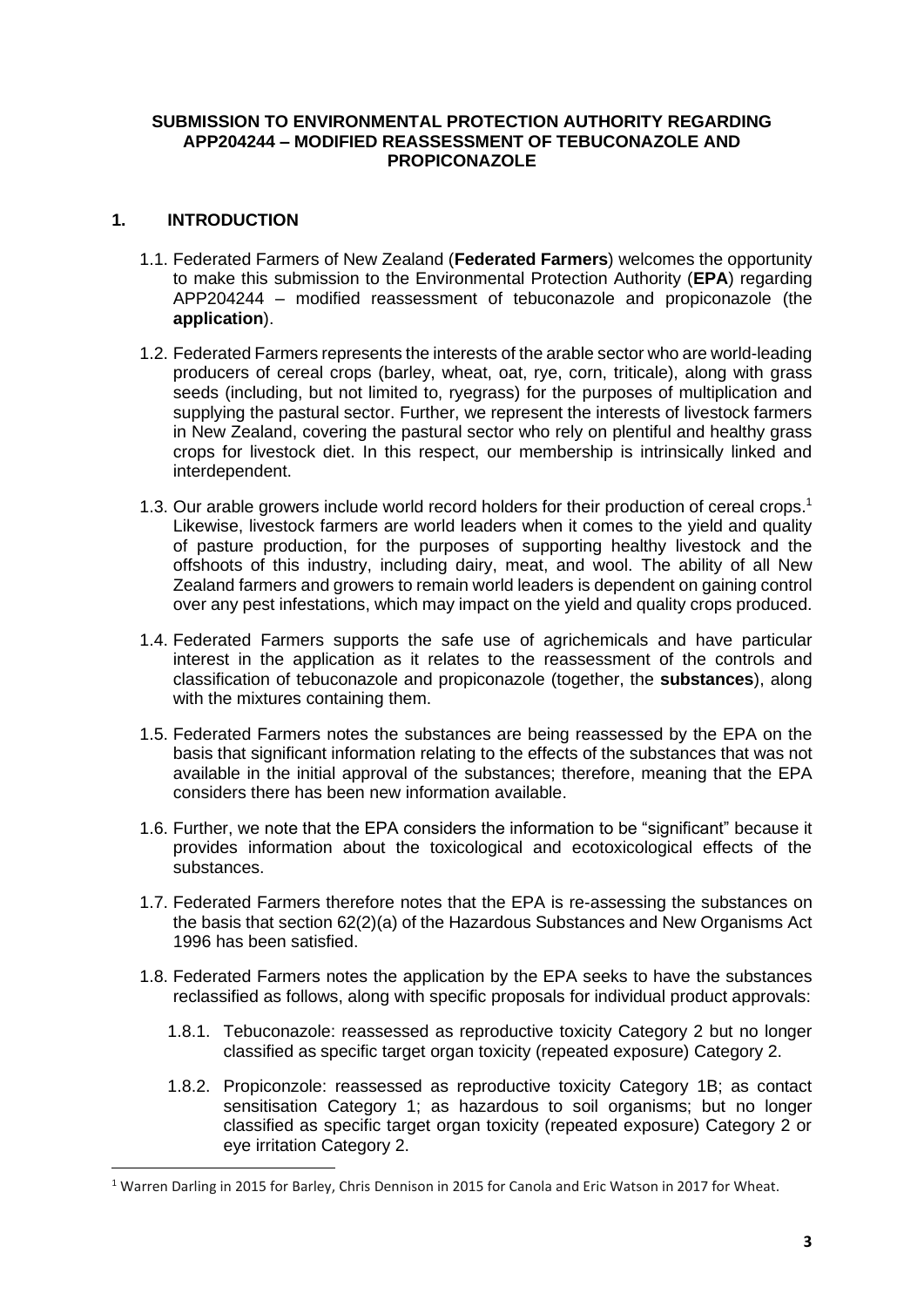- 1.9. After consideration of the specific classifications and controls, we consider that there is likely to be little to no impact on the end users of this product. However, we have had the benefit of being provided with Bayer New Zealand Limited's (**Bayer**) submission. We are in support of the position Bayer has outlined in its submission and are neutral as to the changes proposed.
- 1.10. We also acknowledge any submissions provided by other suppliers of the substances, particularly where they seek an explanation for the changes being proposed by the EPA in relation to their individual products. While we are generally in support of the EPA's reassessment as having the intention of providing accurate and safer conditions around the use of the substances, clear explanation for proposed changes needs to be provided so that the information provided in support of changes can be examined.
- 1.11. We have outlined information about the use of the substances within the arable and pastural industries below, along with the benefit their use provides these sectors, but do not wish to be heard in regard to our submission.

#### **2. ARABLE AND PASTURAL INDUSTRY IN NEW ZEALAND**

- 2.1. The arable industry is also a significant contributor to the New Zealand economy and wider primary sector, particularly the pastural sector. The arable industry contributed \$863 million to total gross domestic product (**GDP**) in 2018 and direct sales from arable production were estimated to be \$781 million in the same year<sup>2</sup>. BERL have concluded "the downstream benefits supported by arable seed production…include benefits from the dairy sector, the meat sector, and brewing of beer. Other downstream industries also continue to benefit from the seeds and grains grown by the arable industry in New Zealand" 3.
- 2.2. Additionally, New Zealand arable farmers are in-demand producers of off-season multiplication of seed crops by Northern Hemisphere breeders.
- 2.3. The pastural sector, encompassing dairy producers, along with meat and wool, is a significant contributor to the New Zealand economy. In 2020, dairy exports alone contributed \$20 billion in revenue, with meat and wool accounting for \$10 billion<sup>4</sup>.
- 2.4. Our farmers' and growers' ability to continue providing food and fibre at current levels is therefore dependent on maintaining control over fungal disease, such as rusts, along with providing a tool for farmers and growers in future against possible biosecurity incursions of fungal diseases.
- 2.5. In addition to food and fibre, growers and farmers are also invested in supporting and promoting biodiverse and native plantings. Many of our members have invested heavily in enhancing biodiversity on farm through their own volition to ensure better outcomes for freshwater, carbon sequestration, on-farm ecology, and amenity values. Robust biosecurity control measures are therefore vital for preserving not only our core farming operations, but also not to expose New Zealand to an emissions liability or loss of habitat through putting these biodiverse plantings at risk. As an example, the role that substances may play, tebuconazole was identified in the group of triazole fungicides and triazole mixtures as being some of the most effective against myrtle

<sup>2</sup> Report available from[: www.uwg.co.nz](about:blank)

 $3$  Ibid, p. i.

<sup>4</sup>Ministry for Primary Industries *Situation and Outlook for Primary Industries: June 2021*  [https://www.mpi.govt.nz/dmsdocument/45451-Situation-and-Outlook-for-Primary-Industries-SOPI-June-2021](about:blank)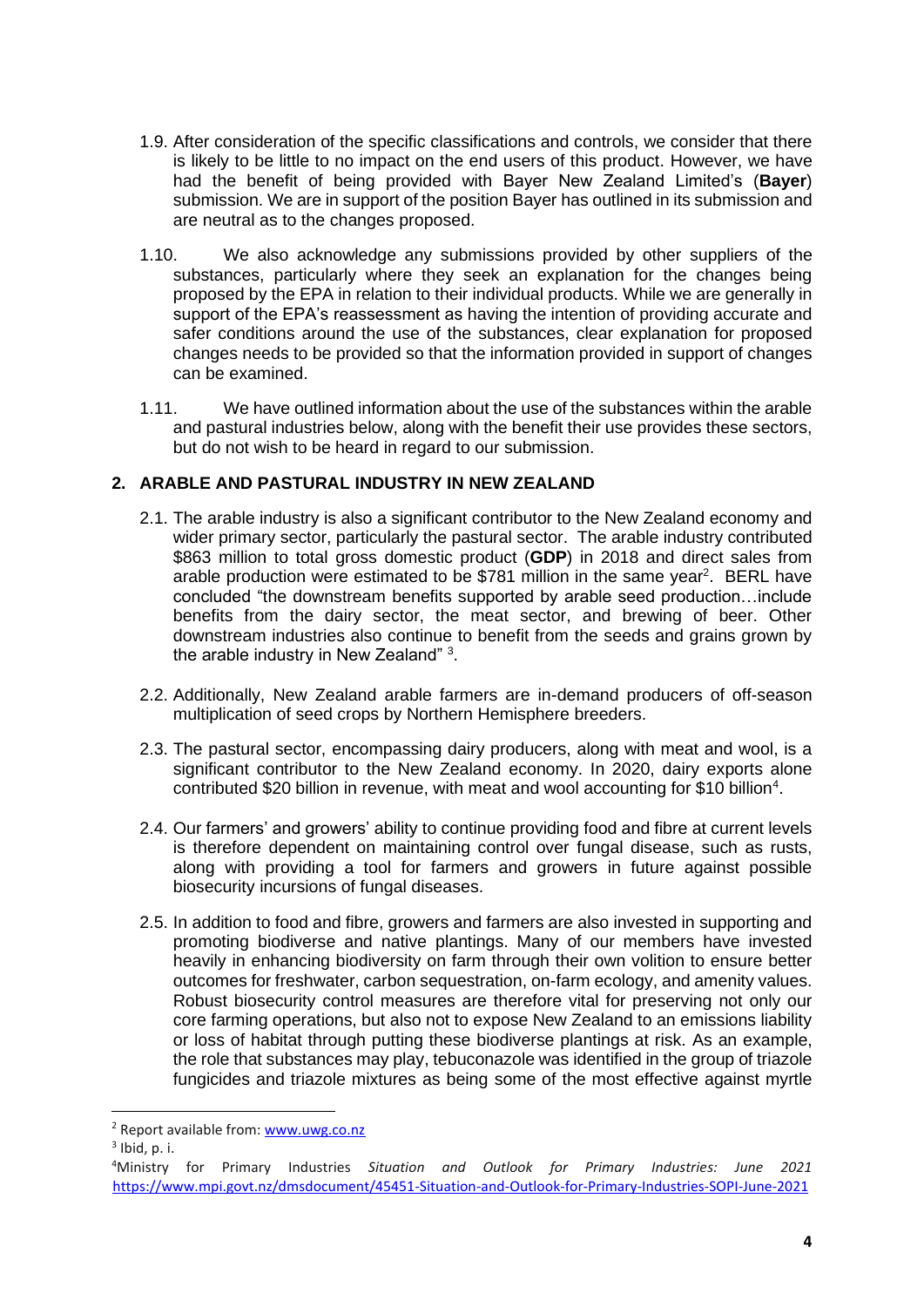rust<sup>5</sup>. Tebuconazole was also mentioned as the most economically viable against others tested<sup>6</sup>.

#### **3. TEBUCONAZOLE AND PROPICONAZOLE USE IN THE PASTURAL AND ARABLE SECTOR IN NEW ZEALAND**

- 3.1. Both substances are used in arable crop production as fungicides for treating currently present fungal disease, along with having potential for use against future biosecurity incursions of fungal diseases.
- 3.2. Tebuconazole provides farmers with an effective tool for controlling fungal diseases in wheat, barley, oats, ryegrass seed crops, peas, and onions; the latter two being arable crops when grown for the purposes of seed multiplication. Ryegrass seed crops are a key crop for underpinning the pastural livestock sector.
- 3.3. Propiconazole is used as a systemic fungicide on turfgrasses grown for seed and aesthetic or athletic value, along with on wheat, maize, sorghum, and oat crops; all of which are arable crops. These crops also support the livestock sector, with maize and wheat being important livestock feed products.
- 3.4. Fungal diseases in arable crops, along with pastural ryegrass, can be devastating to farmers and growers. Left unchecked, some fungal diseases can cause significant reductions in crop yields. By way of example, Foundation for Arable Research (**FAR**) trials have indicated that the substances are key fungicides used for controlling stem rust in ryegrass seed crops, with untreated seed yields in trials showing a 40 to 60% reduction. In untreated wheat trials conducted by FAR, there was a 30 to 50% increase in Septoria tritici blotch (STB) severity, a 17 to 20% reduction in yield and \$874 to \$1,022 less in margins over costs, compared with treated wheat.
- 3.5. Fungal disease in crops can also have effects for coming years harvests, with early control of fungal disease necessary to prevent incidence of overwintering fungi, leading to infections in later years.
- 3.6. As mentioned above at 2.1 2.4, these crops have a significant worth to New Zealand export revenue and GDP.

## **4. BENEFITS OF TEBUCONAZOLE AND PROPICONAZOLE IN NEW ZEALAND**

- 4.1. It is our view that tebuconazole and propiconazole provide New Zealand farmers and growers with another tool in the toolbox for treating fungal infestations in arable crops. Without effective controls for these pests, yields and quality can be reduced for individual crops, with a flow on effect into the wider food and fibre supply chain.
- 4.2. The substances are also important tools alone and as a mixing partner in disease control strategies for managing fungicide resistance, where a grower may bring another mode of action into play to decrease over-reliance on one chemistry.
- 4.3. Further, as mentioned above, both substances provide farmers and growers with additional options in combatting future biosecurity incursion.

<sup>5</sup> Biosecurity New Zealand Report to Ministry for Primary Industries (2018) *MPI 18607 Project Report: Chemical control – review of control methods and fungicides* [https://www.mpi.govt.nz/dmsdocument/37278-chemical](https://www.mpi.govt.nz/dmsdocument/37278-chemical-control-review-of-control-methods-and-fungicides-report)[control-review-of-control-methods-and-fungicides-report](https://www.mpi.govt.nz/dmsdocument/37278-chemical-control-review-of-control-methods-and-fungicides-report)

<sup>6</sup> Ibid.